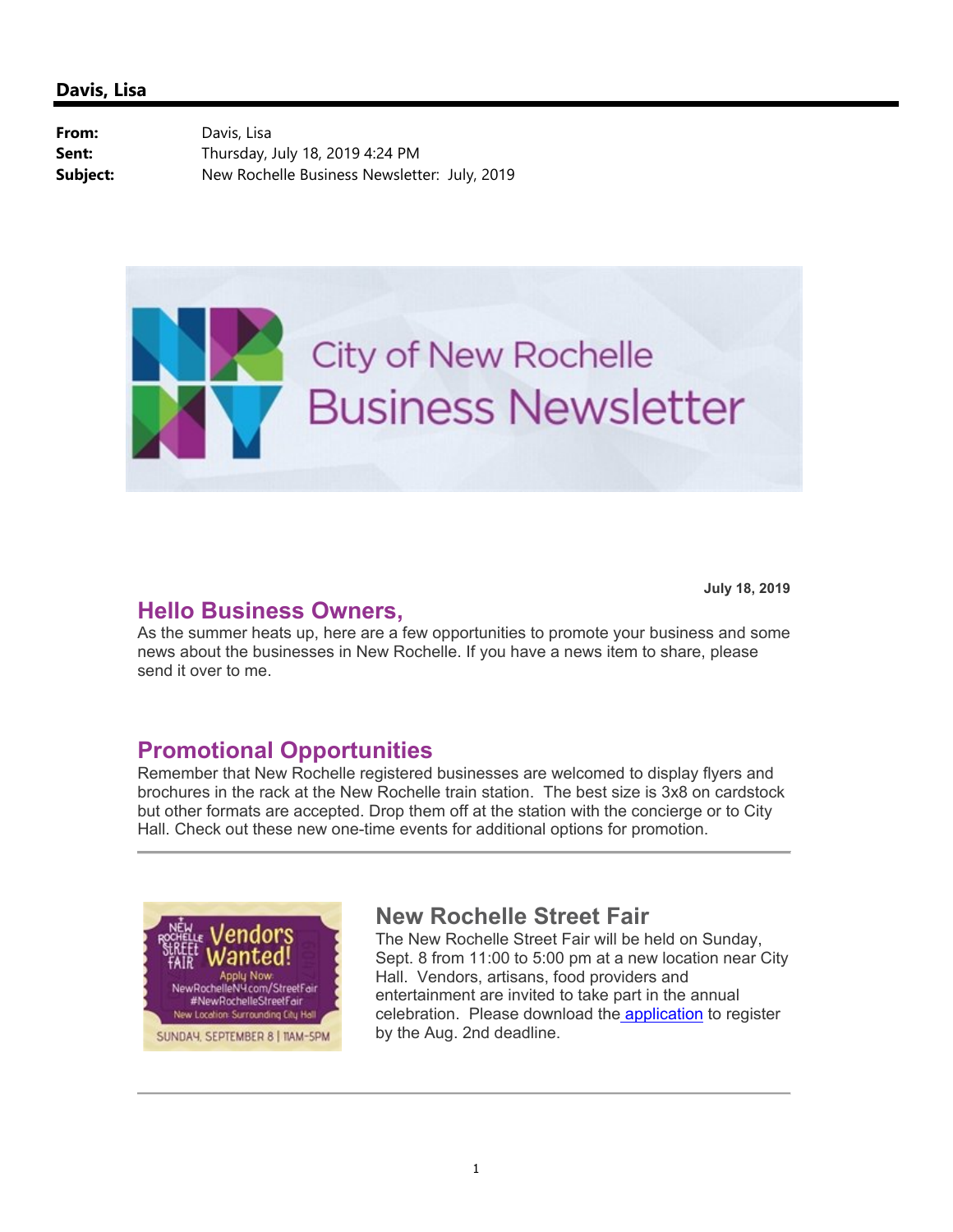

## **Mariano Rivera Parade & Rally**

New Rochelle is the site for a parade and rally to celebrate Mariano Rivera's unanimous induction into the National Baseball Hall of Fame. The event will be held on Saturday, July 27, 2019. The New Rochelle Chamber of Commerce is organizing sponsorships that include free Yankee tickets and special perks during the event. Please contact Jennifer Lanser at jlanser@newrochamber.org for more details.

# **Playland New Rochelle Day**

Rye Playland and the Westchester County Executive have designated August 1st as New Rochelle Day at Playland Park. The New Rochelle Chamber of Commerce is coordinating business participation for the day. What that means for New Rochelle is that the park is giving us a 10 x 10 area where we can promote New Rochelle and our businesses / organizations. August 1st is a Thursday and on a typical Thursday Playland expects to see 8,000 -10,000 visitors a day.

The Chamber of Commerce is putting together an offer booklet that will advertise businesses in New Rochelle at a cost of \$100 per business. They will give out the booklets free to interested patrons leaving the park if enough businesses participate. In addition, leftover booklets will be given out at our Street Fair taking place in September. If you are interested, please reach out to Jennifer Lanser at jlanser@newrochamber.org.

# **Free Business Workshop**

SCORE, Community Capital of New York and Shiloh Baptist Church are partnering to host a free seminar for potential business owners. All are welcome to attend. Register here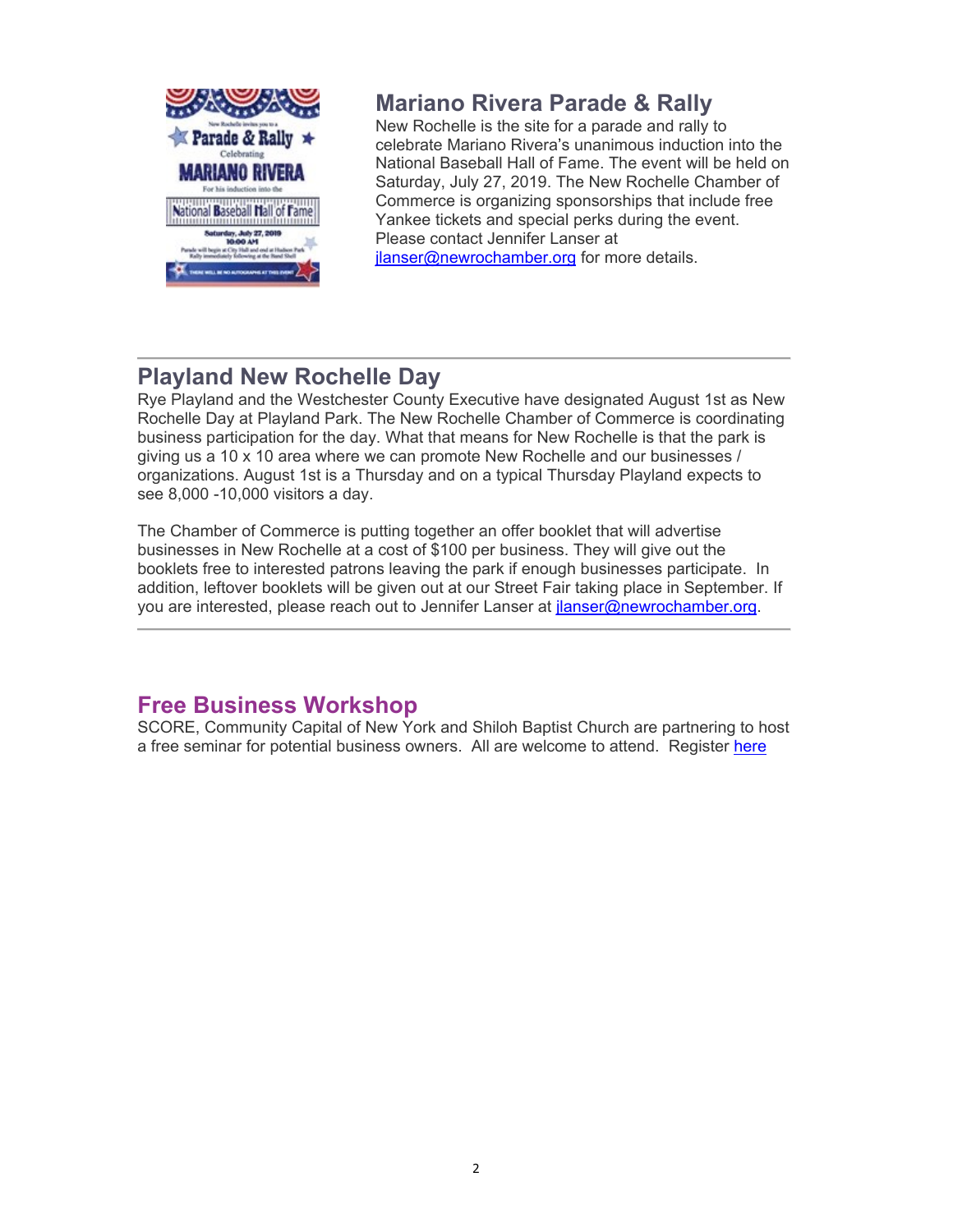

#### Thursday, July 25th

6:30-8:30 p.m.

### **Shiloh Baptist Church**

#### 185 Lincoln Avenue, New Rochelle

Learn how to create an action plan for your business idea

- Critical Success Factors
- Components of Business Ownership
- **Funding Options**
- **Business Plan Basics**
- And more

REGISTER at https://westchester.score.org/event/what-considerstarting-your-own-business-4



## **Business News**

Best of Westchester winners named by Westchester Magazine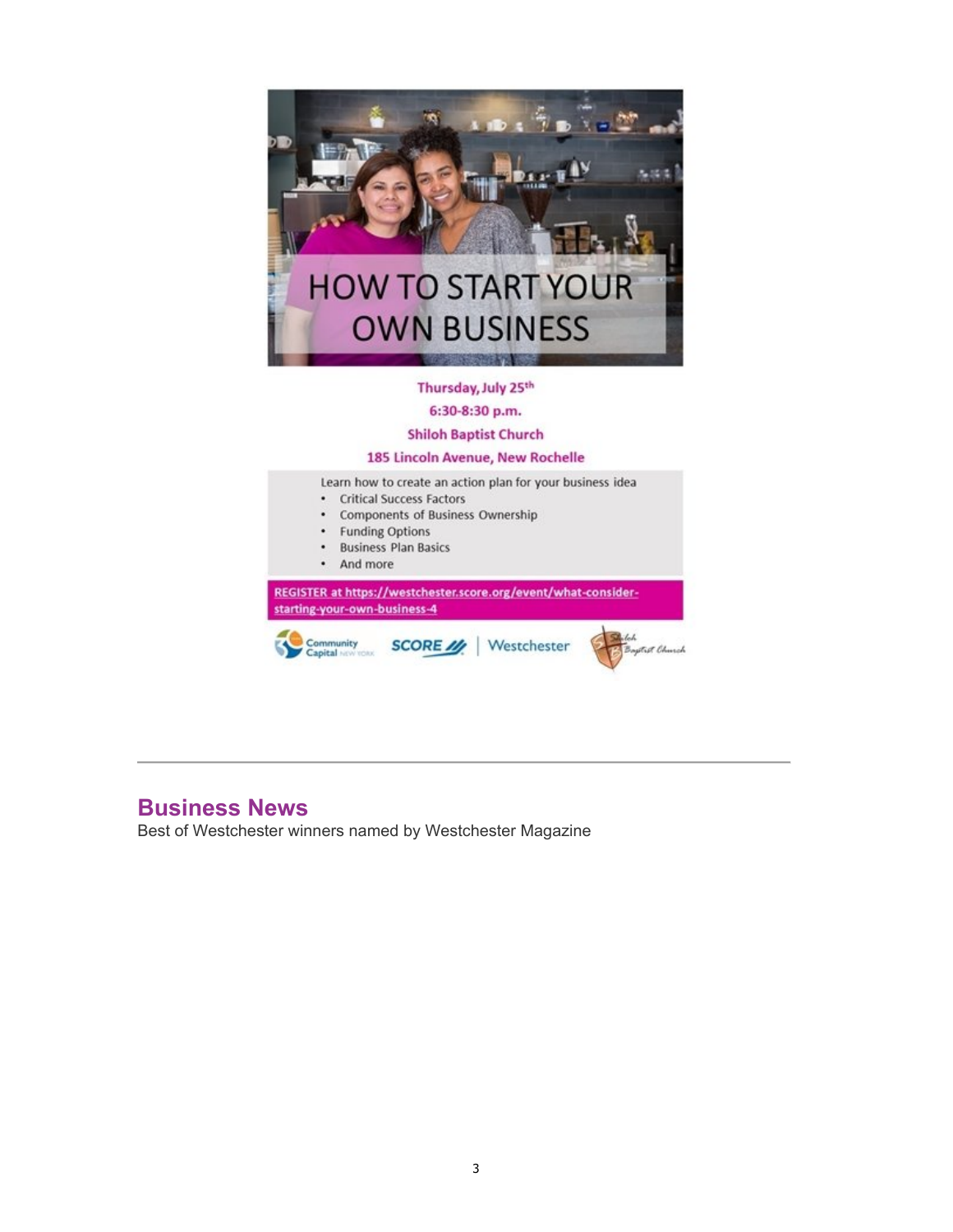**Congratulations to the New Rochelle winners of Westchester Magazine's** 



**Alvin & Friends** Best Caribbean Restaurant readers' pick

**Atit Thai** Best Spicy Thai **Clarissa Reyes at Glam Beauty Studio** 

**Best Makeup Artist** 

**Empire Harley-Davidson** Best place to buy a motorcycle

**Graze New York Best Caterer** readers' pick

**Little Mexican Café** Best Salted Beef Taco

**Maria Restaurant Best New Restaurant** readers' pick

& must-have Gnocchi Dish

**Melissa Lonquich, "Dive** into Life" on WVOX **Best Radio Broadcaster** 

**New Rochelle Opera Best Underappreciated Arts** Organization

**North End Tavern Best Burgers** judge's choice

Pop's Espresso Bar **Best Grilled Cheese** 

**Smokehouse Tailgate Grill Best BBQ** readers' pick

**Style Society Best Barbershop** 

The Wooden Spoon **Best Burgers** people's choice

**Weddings by Debra Thompson Best Wedding Planner** 

**WVOX Best Radio Station** readers' pick

### **WestchesterMagazine.com**

Leno's Clam Bar and Pepe's Place in Westchester Magazine's 3 Sound Shore Seafood **Spots to Hit This Summer** 

Pepe's Place in Westchester Magazine's 4 Places to Get Creamy, Delicious Mac 'N' **Cheese This Weekend** 



New Rochelle's Mayor and Chamber of Commerce welcomed Black Mountain Capital to 371 North Ave. with a ribbon cutting ceremony on June 27.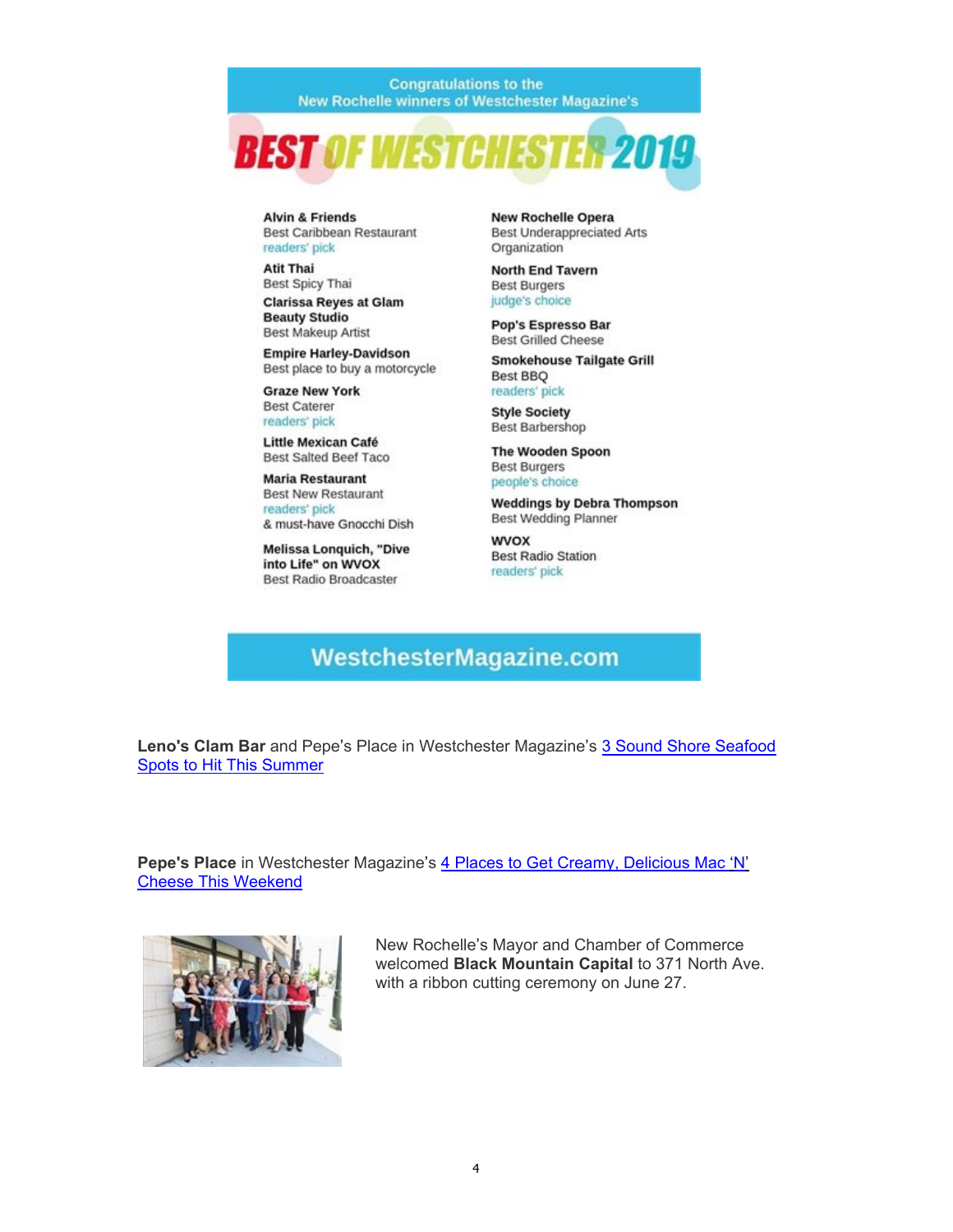

**Down to Earth's New Rochelle Farmers' Market** is held on Fridays in a new location near the Thomas Paine Cottage on North Ave. This market was recently highlighted as one of the best in Westchester. Photos and more details



Saturday's bring the **Downtown New Rochelle Farmer's Market** to Ruby Dee Park at Library Green. This market is brought to you by the Downtown Business Improvement District (BID) with support from the City of New Rochelle, Montefiore Hospital and Bulfamante Landscaping. LoHud covered A Day at the Market. More information



Featured Business **The Rock Club** rocked a pride event on June 18

A story about The Acceleration Project's consulting program for New Rochelle businesses was picked up by MSN Money. As part of its revitalization efforts, the City of New Rochelle has launched a unique economic development program to provide local businesses with access to consulting services to fuel their growth and success. TAP consultants will provide four to five months of strategic advisory services to those business owners selected to participate in the project, which is being funded by the City of New Rochelle Corporation for Local Development. Businesses participating in the program include **Handcrafted Catering & Events, The Curtain Shoppe, Encore Esports, Patria's Restaurant and CrossFit POP.**

As part of Caribbean-American Heritage Month in Westchester County, the Board of Legislators celebrates the outstanding contributions of individuals and organizations within the community including Alvin Clayton- Artist, restaurateur and owner of **Alvin & Friends**  in New Rochelle.